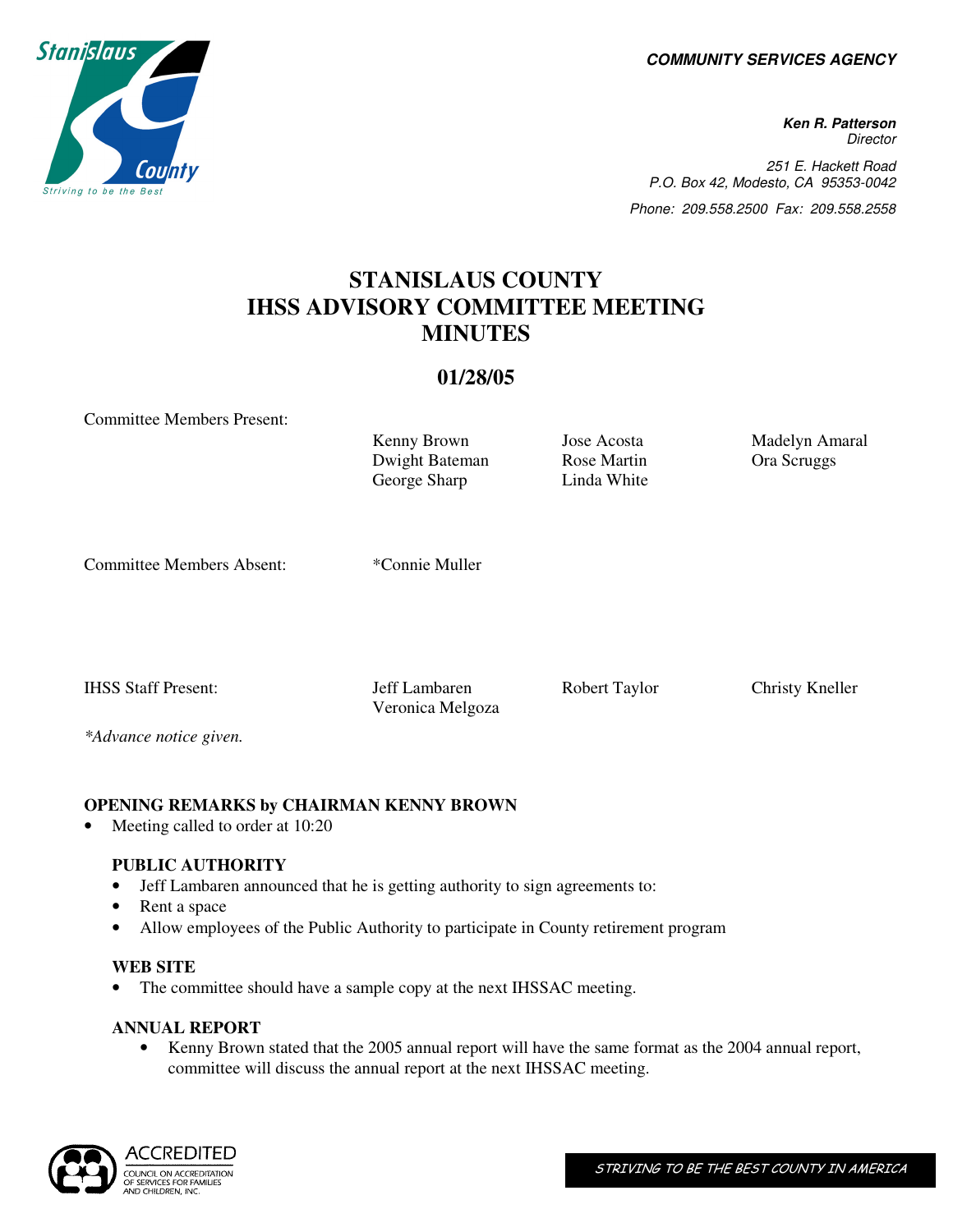• **IHSSAC PLANNING RETREAT 2005** Christy Kneller – Facilitator

# **2004 GOALS AND ACCOMPLISHMENTS**

Committee had three groups, Legislation, Communication and Education/Training. Members selected the group they wanted to participate on.

- Legislation The committee did write letters approving or disapproving of bills
- Communication/Public Awareness Survey, committee member Connie Muller went on television and spoke about IHSSAC, annual report was sent to county and state representatives, letter and annual report was sent to the Modesto Bee and annual reports were placed at several public locations
- Education & Training Went on through Center for Senior Employment

### **RECIPE FOR SUCCESS WHERE DO WE WANT TO GO?**

#### **MISSION – We exist to (primary purpose) Mission Statemetn**

*As the In-Home Supportive Services Advisory Committee (IHSSAC), our mission is to set direction, structure, and guidelines to provide options and choices for consumers and providers and to enhance the IHSS program and services.* 

### **For (our key customers)**

- Consumers/providers
- Board of Supervisors
- Community/General Public
- Senior and disabled population

### **In order to (service we provide)**

- Advocacy
- Gather information
- Provide information
- Advocate for increased wages and benefits for providers
- Better quality of service for recipients
- Awareness of program
- Referrals to other community options
- Training enhanced and innovative**,** guidance on what is needed

#### **Believing that (our values)**

- Everyone has the right to live independently regardless of challenges they face
- Voice/choice and options for their life
- Enhancement of service delivery and program design
- Quality of service

#### **So that (measurable outcome that determine our success)**

- Quality of life of consumer is increased (survey)
- Quality of life of providers are increased (benefits, wages)
- Clients have the provider they need (Public Authority, registry)
- Increase the number of qualified providers
- Public Authority established
- Public awareness of IHSS program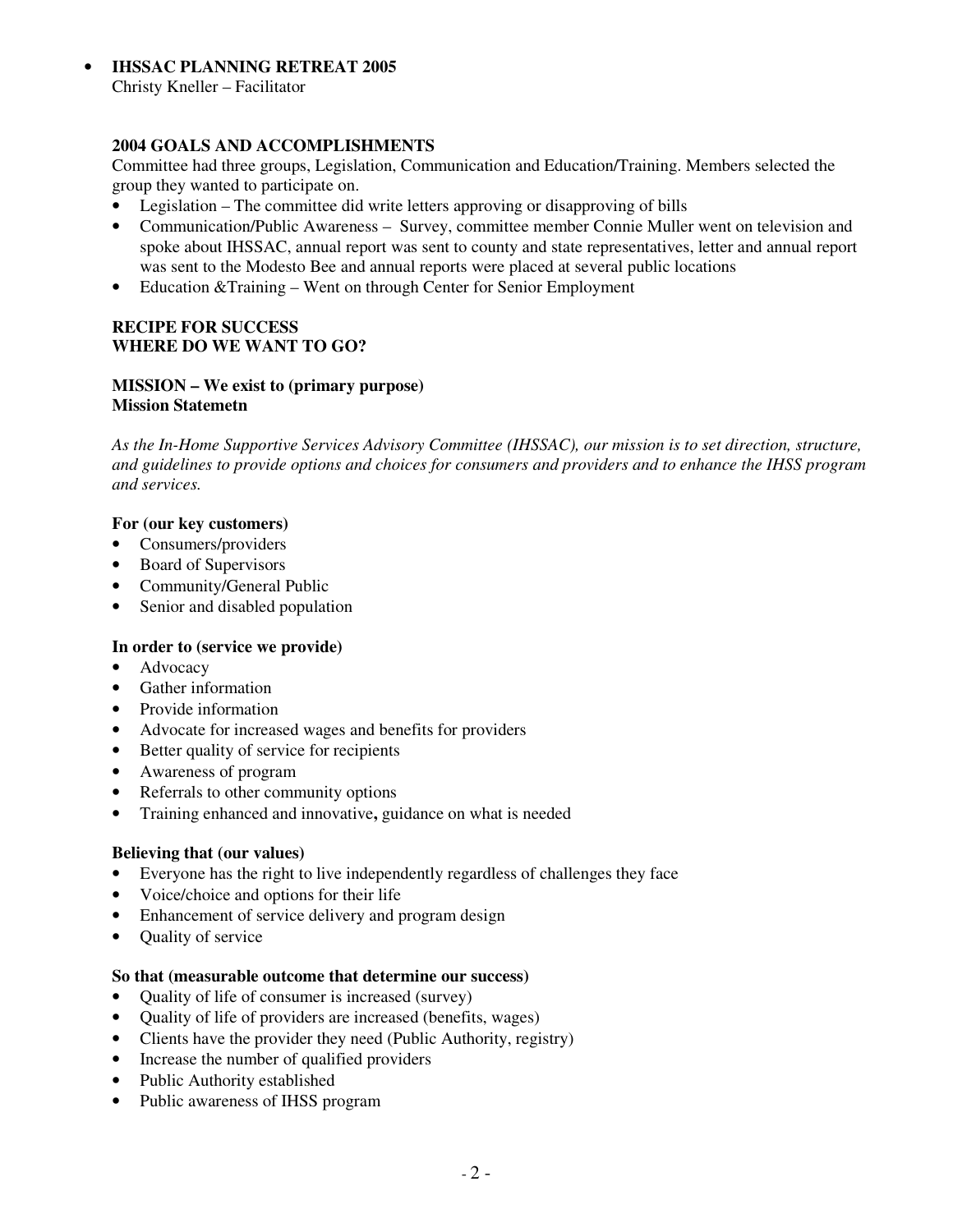# **2005 GOALS**

- Committee decided to have the same goals again for 2005.
- Committee members were divided into three groups and each group gave 2 or 3 examples of what they would like to do with each goal and how they could achieve the goals.

# **LEGISLATION**

- **A.** Legislative visits locally or in Sacramento
- **B.** Monitor both State and Federal issues that affect IHSS services and identify bills that relate to IHSS or **Olmstead**
- **C.** Oppose Governors program cuts
- **D.** Identify bills that relate to IHSS or Olmstead ( D-was combined with B)
- **E.** Repsond if appropriate with letters
- **F.** Lobbyist (work with) community for disabled

# **COMMUNICATION/PUBLIC AWARENESS**

- **A.** Quarterly news letter
- **B.** Establish Public Authority
- **C.** Outreach venues in form of community awareness, different communities, different events, different groups
- **D.** Website-fully accessible and updated
- **E.** Develop media campaign
- **F.** Use local TV-interviews, outreach to diverse populations and alternate languages & cultures
- **G.** Breaking culture barriers
- **H.** Vote on issues letter sent out that day to media
- **I.** Public reception

# **EDUCATION/TRAINING**

- **A.** Educational involvement caregiver classes MJC & Nursing colleges
- **B.** Consumer training on hiring and managing providers
- **C.** Manual for new recipients program expectations, establish process on annual basis to re-distribute
- **D.** Volunteer program tapping into resources ( retired, etc.)
- **E.** Peer support network for providers and recipients socialization program, other programs to be determined

### **Committee voted on how they thought they could best achieve the goals.**

### **LEGISLATION**

- **1.** Monitor both State and Federal issues that affect IHSS services and identify bills that relate to IHSS or Olmstead.
- **2.** Oppose Governor's program cuts
- **3.** Legislative visits, locally or in Sacramento

# **COMMUNICATION/PUBLIC AWARENESS**

- **1.** Outreach venues in the form of community awareness, different communities, different events and different groups
- **2.** Website fully accessible and updated
- **3.** Use local TV- interviews, alternate languages and cultures and diverse populations